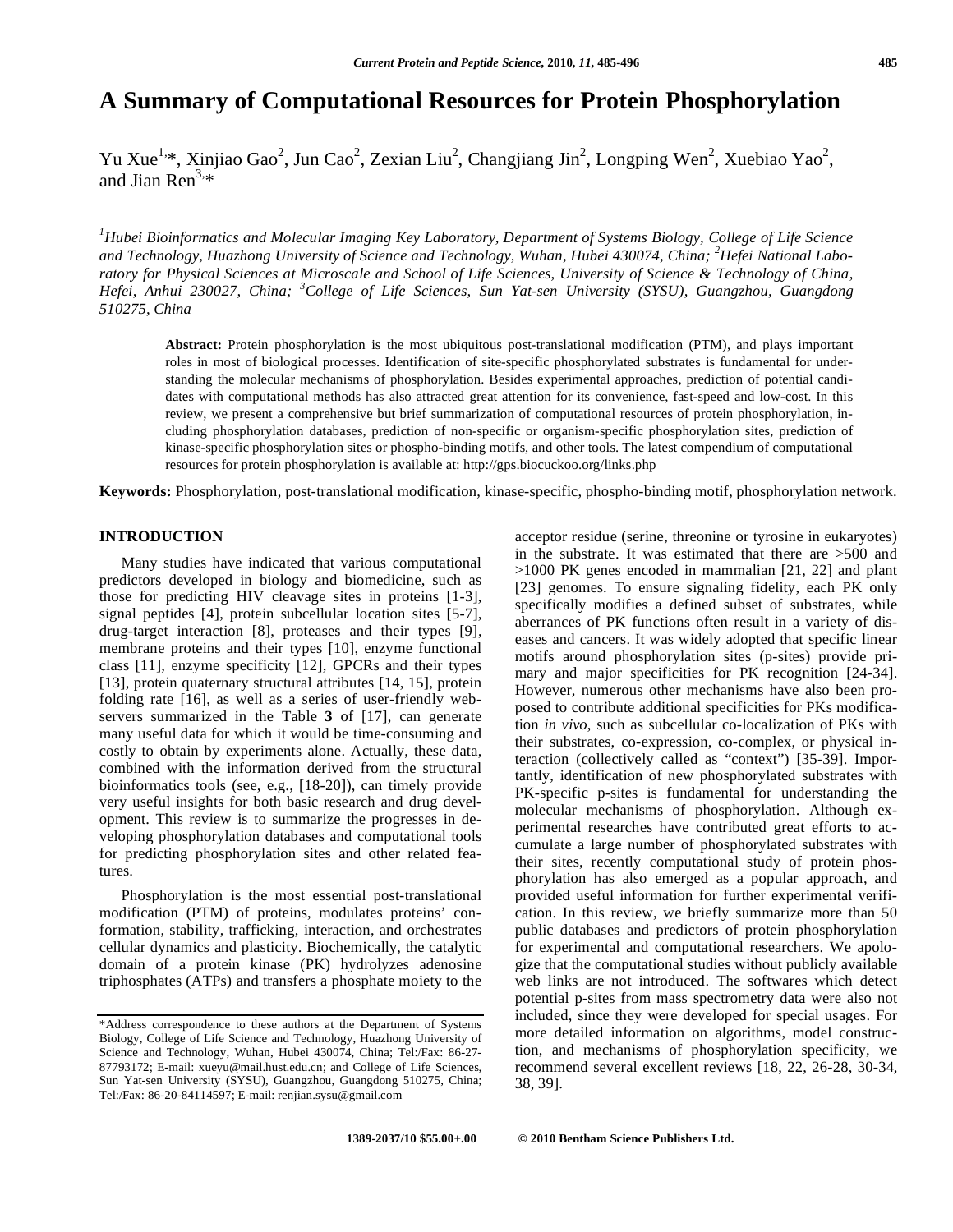## **PHOSPHORYLATION DATABASES**

 In Table **1**, we listed 22 phosphorylation-related databases. To circumvent competitions, these databases usually focus on certain organisms. In 1998, Blom *et al*. developed the first phosphorylation database of PhosphoBase, including 156 phospho-proteins with 398 p-sites [29]. Later, Kreegipuu *et al*. released PhosphoBase 2.0, with 1,052 p-sites in 414 substrates [24]. In 2004, Diella *et al*. developed a public database of Phospho.ELM [40] (Table **1**). From scientific literature, they manually collected 556 experimentally verified phospho-proteins with 1,703 unique p-sites [40]. The full data in PhosphoBase was also integrated into Phospho.ELM [40] (Table **1**). Currently, Phospho.ELM 8.3 contains 5,115 known phosphorylated substrates (mostly in vertebrates) with 15,972 serine (S), 3,283 threonine (T) and 2,746 tyrosine (Y) p-sites [41]. Also, Hornbeck *et al.* collected 62,801 non-redundant p-sites from scientific literature and highthroughput experiments, and constructed a human- and mouse-centric database of PhosphoSitePlus [42] (Table **1**). With a similar strategy, the Phosphorylation Site Database collected known phosphorylated proteins in prokaryotic organisms [43], while the HPRD release 9 was developed with 80,751 p-sites in 8,163 human proteins [44] (Table **1**). By literature mining and data integration from other databases, PhosphoNET collected 74,473 p-sites in human. With a similar method, Li *et al*. recently collected experimental information for ~50 types of PTMs and constructed the-SysPTM 1.1 database, including 87,068 p-site in 24,705 targets [45].

 Recently, phosphoproteomics with mass spectrometry (MS) techniques has generated a large number of p-sites. Gnad *et al*. collected 39,574 MS-derived p-sites from eukaryotes and prokaryotes and released PHOSIDA database [46, 47] (Table **1**). With a similar approach, Bodenmiller *et al.* also developed a similar database of PhosphoPep v2.0, containing ~25,000 p-sites in *S. cerevisiae*, *C. elegans*, *D. melanogaster* and *H. sapiens* [48] (Table **1**). The LymPHOS database contains 342 MS-based p-sites for primary human T cells [49], while the PhosphoGRID collected 6,440 experimentally verified *in vivo* p-sites in *S. cerevisiae* [50].

 Interestingly, studying phosphorylation in plants has also been paid much attention. The PhosPhAt 3.0 collected 12,457 MS-generated phosphopeptides in *A. thaliana* [51, 52] (Table **1**). Later, Gao *et al*. developed a more comprehensive database of  $P^3DB$  1.1, with 14,670 p-sites in 6,382 plant proteins [53] (Table **1**). Recently, ProMEX contains 4,226 M MS-derived p-sites for *A. thaliana*, *C. reinhardii*, *M. truncatula*, and *S. meliloti*, etc. [54], while PlantsP collected ~300 MS-based p-sites for Arabidopsis thaliana plasma membrane proteins [55].

 The Swiss-Prot knowledge base also contains experimental and predicted information for protein modifications, including phosphorylation [56] (Table **1**). By integrating Swiss-Prot information and other databases, dbPTM 2.0 contained PTMs information of proteins, including 22,363 known p-sites [57] (Table **1**). With a similar method, PhosphoPOINT database was released with 15,738 p-sites in 4,195 human substrates [58] (Table **1**). Also, the proteinprotein information was integrated into PhosphoPOINT for PKs with their targets [58]. Systematic reconstruction of protein phosphorylation network was a great breakthrough in the field of computational phosphorylation [36, 37]. With motif-based predictors together with context information, Linding *et al*. developed a NetworKIN database and successfully discovered a highly potential phosphorylation network in *H. sapiens* [36, 37] (Table **1**). Importantly, it's widely adopted that proteins 3D structure determine their functions. In this regard, Phospho3D mapped Phospho.ELM data to PDB and obtained 3D structures of p-sites [59] (Table **1**). Moreover, identification of protein-protein interactions mediated by phosphoprotein-binding domains (PPBD) is also an attractive problem. Gong *et al*. constructed PepCyber :P~Pep 1.2 and collected 11,269 PPBD-mediated interactions among 387 PPBD-containing proteins and 1,471 substrates [60] (Table **1**). In addition, Ryu *et al*. developed PhosphoVariant database to identify genetic variations that potentially influence protein phosphorylation status [61] (Table **1**). We also designed a comprehensive database of PhosSNP 1.0 (Phosphorylation related SNP) to systematically detect 64,035 single nucleotide polymorphisms (SNPs) that might change phosphorylation states in 17,614 human proteins [62].

# **PREDICTION OF NON-SPECIFIC OR ORGANISM-SPECIFIC PHOSPHORYLATION SITES**

 Accurate prediction of p-sites in given proteins is a major challenge in the field of computational phosphorylation. P-sites predictions could be classified into three categories, including non-specific, organism-specific and kinase-specific mode. To predict non-specific or general phosphorylation sites, Blom *et al*. prepared a training data set, including 584 phosphorylated serine sites (pS), 108 phosphorylated threonines (pT) and 210 phosphorylated tyrosines (pY) [63]. Then they developed the first online predictor of NetPhos in 1999 (current version is 2.0), with an artificial neural network (ANN) algorithm [63] (Table **2**). Later, Mackey *et al.* adopted the simple pattern recognition (SPR) method and constructed CRP to carry out an *in silico* proteolytic cleavage of the protein sequence for prediction potential non-specific psites [64, 65] (Table **2**). Moreover, PHOSIDA used the Support Vector Machines (SVMs) method to predict nonspecific p-sites, with a training data including 4,731 pS, 664 pT and 107 pY sites [46] (Table **2**).

 To improve the prediction accuracy, phosphorylation sites predictors could be designed in an organism-specific manner, since different species might have distinct patterns in substrates for PKs modification. In 2004, Iakoucheva *et al*. designed a non-specific predictor of DISPHOS, which was implemented in a position-specific scoring matrix (PSS-M) strategy and protein disorder information (DI) [66]. The latest version of DISPHOS 1.3 was re-trained with 1,079 experimentally verified pS, 666 pT, and 375 pY sites, and supported species-specific p-sites prediction (Table **2**). Recently, Ingrell *et al*. collected 953 pS and 192 pT sites in 675 yeast proteins and developed the first yeast-specific p-sites predictor of NetPhosYeast 1.0 [67] (Table **2**). Later, Miller *et al*. collected 103 pS and 37 pT in bacterial proteins as the training data set, and constructed the first bacteria-specific software of NetPhosBac 1.0 [68] (Table **2**). Both of the two tools were implemented in ANN algorithms. With a training data set including 802 pS, 1,818pT and 676pY sites in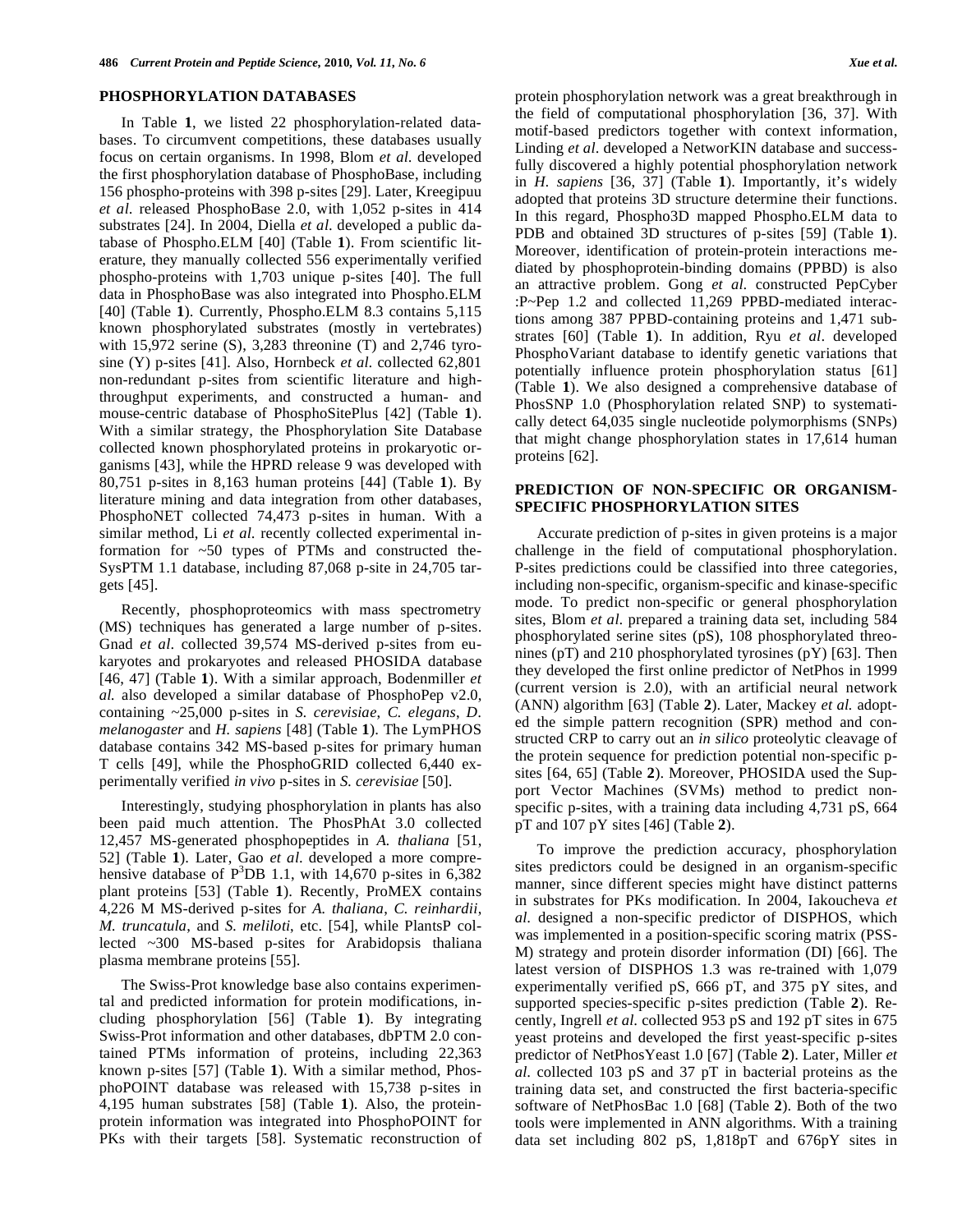**Table 1. A Summary of Phosphorylation Databases. The Data Statistics were Carried out on May 12, 2010.** *a***. Method, Methods Used in Collecting the Data. SL, Manually Curated from Scientific Literature; MS, Mass Spectrometry-Derived data; PS,**  Predicted p-sites; OS, Orthologous Sites of Experimentally Verified p-sites; TO, Taken from Other Databases or Web**sites; FA, Further Computational Analysis; CI, Context Information.** *b***. Ref., Whether the Information Provided in the Databases is Traceable to Origin Publications.** *c***. The Reference for PhosphoNET is not Available.** *d***. The Swiss-Prot Knowledge Base Contains 73,467 p-sites, Including Experimentally Verified and Predicted p-sites (Statistics on May 24, 2009). For Data Statistics, the p-sites with Annotations of "By Similarity", "Probable" and "Potential" were Removed. And only the Numbers of Experimentally Verified Phosphorylation Proteins with p-sites were Calculated.** *e***. Only Experimentally Verified p-sites were Counted** 

| <b>Databases</b>                                    | <b>Main Propose</b>                                                                     | <b>Species</b><br>Method <sup>a</sup> |            |                |                          |                |  | $\operatorname{Ref.}^b$ |  | <b>Numbers</b> |  |
|-----------------------------------------------------|-----------------------------------------------------------------------------------------|---------------------------------------|------------|----------------|--------------------------|----------------|--|-------------------------|--|----------------|--|
|                                                     |                                                                                         |                                       |            |                | Sub.                     | <b>Sites</b>   |  |                         |  |                |  |
| Phospho.ELM (PhosphoBase) 8.3                       | Experimentally verified p-sites in<br>eukaryotes                                        | Mostly in verte-<br>brates            | SL, MS     | Yes            | 7,155                    | 29,990         |  |                         |  |                |  |
| PhosphoSitePlus                                     | Human- and mouse-centric database                                                       | Mammals                               | SL, MS, OS | Yes            | 10,708                   | 62,801         |  |                         |  |                |  |
| The Phosphorylation Site Database                   | Experimentally verified p-sites in<br>prokaryotic organisms                             | Archaea and<br>Bacteria               | <b>SL</b>  | Yes            |                          |                |  |                         |  |                |  |
| HPRD release 9                                      | Mainly for human p-sites                                                                | Human                                 | SL         | Yes            | 8.163                    | 80,751         |  |                         |  |                |  |
| PhosphoNET $^c$                                     | Mainly for human p-sites                                                                | Human                                 | SL, TO     | Yes            | 12,400                   | 74,473         |  |                         |  |                |  |
| SysPTM 1.1                                          | ~50 types of experimentally verified<br><b>PTMs</b>                                     | General                               | TO, SL     | Yes            | 24,705                   | 87,068         |  |                         |  |                |  |
| <b>PHOSIDA</b>                                      | MS-based in vivo p-sites                                                                | Eukaryotes &<br>prokaryotes           | <b>MS</b>  | N <sub>0</sub> | 12,780                   | 39,574         |  |                         |  |                |  |
| PhosphoPep v2.0                                     | MS-derived p-sites for yeast, worm,<br>fly and human                                    | Four species                          | MS         | No             | $\overline{\phantom{a}}$ | ~25,000        |  |                         |  |                |  |
| LymPHOS                                             | MS-based p-sites for primary human<br>T cells                                           | Human                                 | MS         | No             | ~200                     | 342            |  |                         |  |                |  |
| PhosphoGRID                                         | Experimentally verified in vivo p-sites<br>in S. cerevisiae                             | Yeast                                 | SL, MS     | Yes            | 1,776                    | 6,440          |  |                         |  |                |  |
| PhosPhAt 3.0                                        | MS-based p-sites in Arabidopsis                                                         | Arabidopsis                           | MS, PS     | Yes            | 5,170                    | 12,457         |  |                         |  |                |  |
| $P^3DB$ 1.1                                         | MS-based p-sites in plants                                                              | Plants                                | MS         | No             | 6,382                    | 14,670         |  |                         |  |                |  |
| <b>ProMEX</b>                                       | MS-derived p-sites for A. thaliana, C.<br>reinhardii, M. truncatula, and S.<br>meliloti | Plants and Bacte-<br>ria              | MS         | No             | 1,367                    | 4,226          |  |                         |  |                |  |
| PlantsP                                             | MS-based p-sites for Arabidopsis<br>thaliana plasma membrane proteins                   | Arabidopsis                           | MS         | No             |                          | ~100           |  |                         |  |                |  |
| Swiss-Prot knowledge base <sup><math>d</math></sup> | A catalog of proteins information                                                       | General                               | SL, OS     | Yes            | 11,510                   | 36,195         |  |                         |  |                |  |
| dbPTM $2.0^e$                                       | Integration of known PTMs from<br>other databases and prediction of<br><b>PTMs</b>      | General                               | TO, PS     | No             | $\overline{a}$           | 22,363         |  |                         |  |                |  |
| PhosphoPOINT                                        | Human kinase interactome and phos-<br>phoprotein database                               | Human                                 | TO, SL     | No             | 4,195                    | 15,738         |  |                         |  |                |  |
| NetworKIN 1.0                                       | Human phosphorylation-modulated<br>interaction networks                                 | Human                                 | TO, FA, CI | No             | 3,978                    | 20,224         |  |                         |  |                |  |
| Phospho3D                                           | 3D structures of p-sites in Phos-<br>pho.ELM                                            | Mostly in verte-<br>brates            | TO, FA     | Yes            | 1,219                    | 2,726          |  |                         |  |                |  |
| PepCyber: P~Pep 1.2                                 | Phospho-binding domain-mediated<br>protein interactions                                 | Human                                 | $\rm SL$   | Yes            | 1,471                    | $\overline{a}$ |  |                         |  |                |  |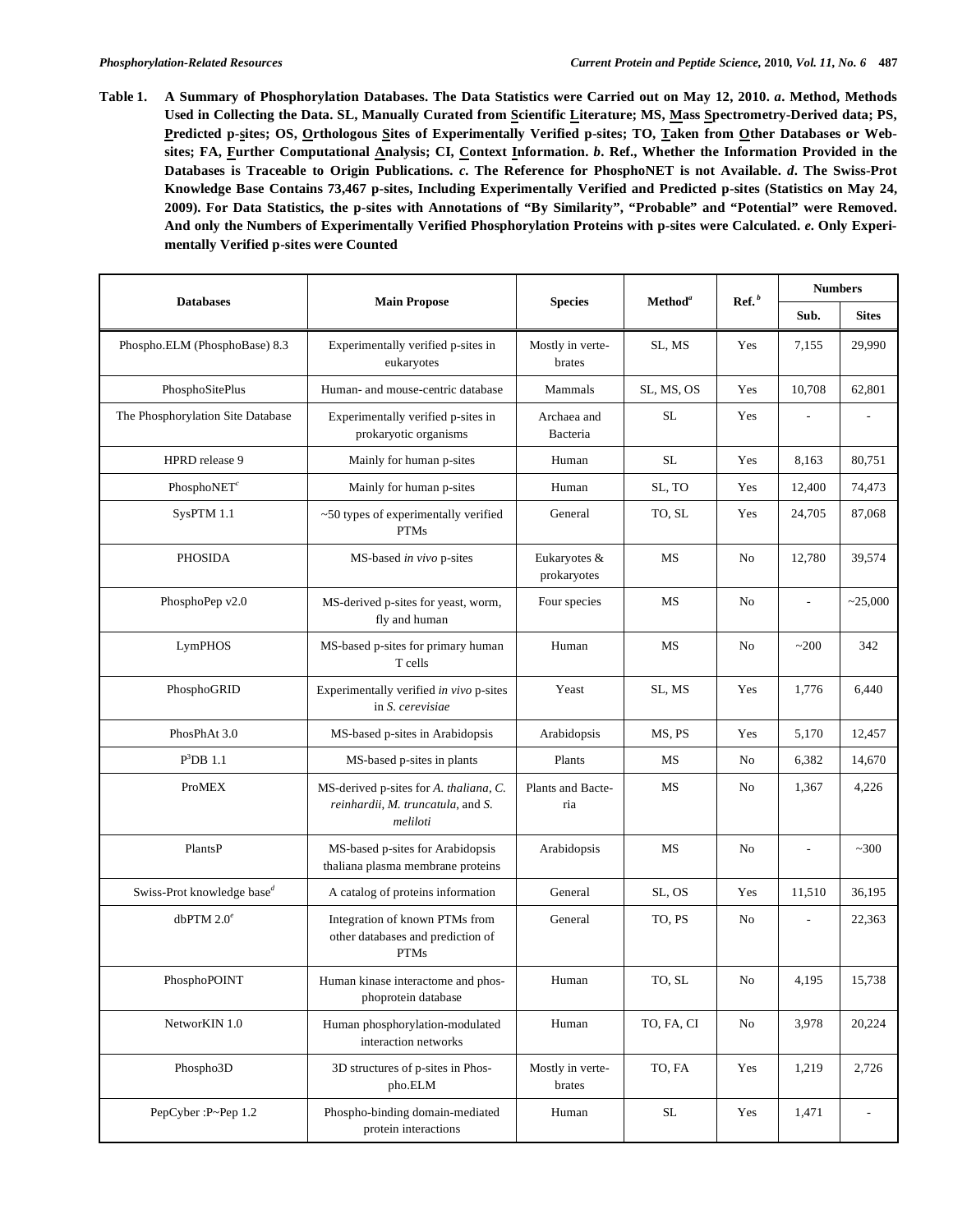**(Table 2) contd….** 

| <b>Databases</b> | <b>Main Propose</b>                                                    | Method <sup>a</sup><br><b>Species</b> | $\mathbf{Ref.}^b$ | <b>Numbers</b> |        |              |
|------------------|------------------------------------------------------------------------|---------------------------------------|-------------------|----------------|--------|--------------|
|                  |                                                                        |                                       |                   |                | Sub.   | <b>Sites</b> |
| PhosphoVariant   | Genetic variations that change phos-<br>phorylation state              | Human                                 | TO, FA            | Yes            |        |              |
| PhosSNP 1.0      | Genetic polymorphisms that Influence<br>protein phosphorylation status | Human                                 | TO, FA            | No             | 17,614 |              |

**Table 2. Predictors for non-Specific or Organism-Specific Phosphorylation Sites.** *a***. Training Data Set, the Experimentally Verified p-sites were Taken as Positive Training Data set.** *b***. Specificity, for General Propose or Organism-Specific p-sites Prediction.** *c***. Method, the Computational Methods Used for Training. ANN, Artificial Neural Network; SPR, Simple Pattern Recognition; SVMs, Support Vector Machines; PSSM, Position-Specific Scoring Matrix; DI, disorder information.** *d***. PTMP-UI, Whether the Predictor Follows a Unified User Interface (UI). For Example, The Input of PhosPhat 3.0 Only Allows AGI Codes from The Arabidopsis Information Resource (TAIR).** *e***. N/A, Not Available** 

| <b>Predictors</b> | Training Data Set <sup>a</sup>         | Specificity $\mathbf{v}^b$ | $\mathbf{Method}^c$ | $PTMP-UI^d$ |          |                      |           |  |
|-------------------|----------------------------------------|----------------------------|---------------------|-------------|----------|----------------------|-----------|--|
|                   |                                        |                            |                     | IN          | $\Omega$ | <b>O<sub>2</sub></b> | <b>O3</b> |  |
| NetPhos 2.0       | 584 pS, 108 pT and 210 pY sites        | General                    | <b>ANN</b>          | Y           | Y        | Y                    | Y         |  |
| <b>CRP</b>        | $N/A^e$                                | General                    | <b>SPR</b>          | Y           | N        | N                    | N         |  |
| <b>PHOSIDA</b>    | 4,731 pS, 664 pT and 107 pY sites      | General                    | <b>SVMs</b>         | Y           | Y        | N                    | N         |  |
| DISPHOS 1.3       | 1,079 pS, 666 pT and 375 pY sites      | Species-specific           | PSSM. DI            | Y           | Y        | Y                    | Y         |  |
| NetPhosYeast 1.0  | 953 pS and 192 pT sites in yeast       | Yeast                      | <b>ANN</b>          | Y           | Y        | Y                    | Y         |  |
| NetPhosBac 1.0    | 103 pS and 37 pT in bacterial proteins | Bacteria                   | <b>ANN</b>          | Y           | Y        | Y                    | Y         |  |
| PhosPhAt 3.0      | 802 pS, 1,818pT and 676pY sites        | Arabidopsis                | <b>SVMs</b>         | N           | N        | Y                    | Y         |  |

Arabidopsis, PhosPhAt 3.0 was implemented in the SVMs algorithm as the first Arabidopsis-specific predictor [51, 52] (Table **2**).

 The input and output of predictors are greatly useful for experimental researchers. Users usually regarded the complicated computational algorithms as "black boxes". However, with a simple but straightforward user interface (UI), experimentalists can easily input their data, click on the "submit" button, and obtained the prediction results. Previously, we collected 32 PTM sites prediction tools and proposed some general rules for a unified UI [69]. The rationale posttranslational modification site prediction user interface (PTMP-UI) is presented below:

- 1) Input (IN): protein primary sequences (usually in FASTA format)
- 2) Output (O1): position of the predicted PTM site
- 3) Output (O2): flanking peptide of the predicted PTM site
- 4) Output (O3): evaluation score or probability of the predicted PTM site

 Most of predictors for PTMs followed this basic rationale, while some of them also provided auxiliary features [69]. In this work, we tested the UIs of all online available tools. The detailed results were shown in Table **2**.

# **PREDICTION OF KINASE-SPECIFIC PHOSPHORY-LATION SITES OR PHOSPHO-BINDING MOTIFS**

 Currently, prediction of kinase-specific p-sites has emerged to be more useful for experimental researchers, since there are too many PKs in eukaryotes and each PK might recognize a distinct pattern for modification. As the demand for carrying out large-scale predictions and discovering potential phosphorylation networks evolves, accurate and robust prediction of kinase-specific p-sites has become necessary and challenging [36, 37].

 The methods of kinase-specific predictions could be classified into two categories: simple motif-based or complex algorithm-based. A phosphorylation motif could be represented with a pattern or a regular expression. Thus, the simple motif-based or simple pattern recognition (SPR) approach is straightforward and convenient: match or not [70, 71]. The PROSITE is the first integrated database to collect protein patterns, while its associated tool of ScanProsite could be used to search simple motifs, also including 3 kinase-specific phosphorylation motifs [70, 71] (Table **3**). With a similar approach, Puntervoll *et al*. developed a comprehensive resource of ELM to scan potential functional linear motifs in proteins [72] (Table **3**). Also, the context information was added to improve the prediction accuracy [72] (Table **3**). In 2006, Balla *et al*. collected 312 unique protein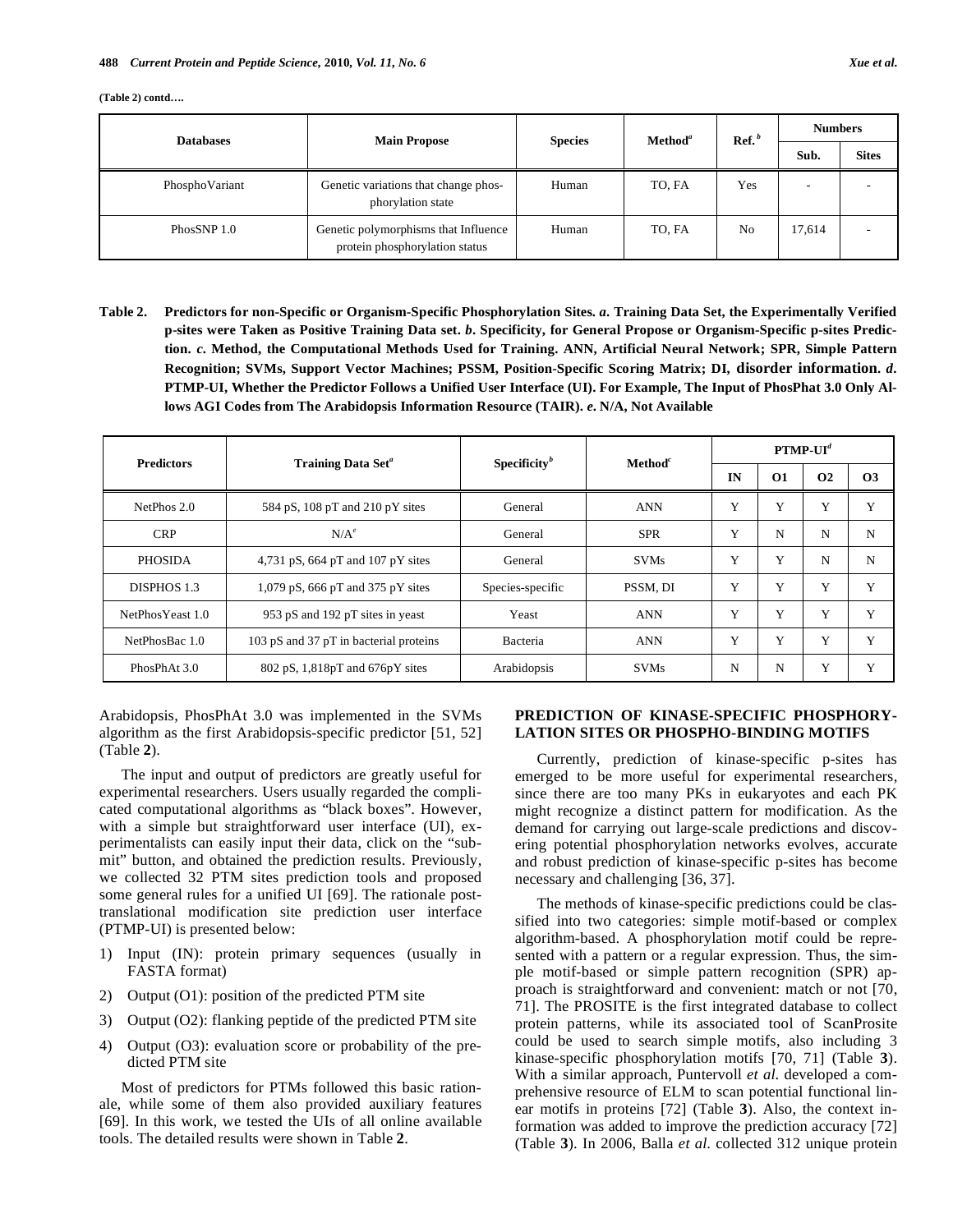**Table 3. Predictors for Kinase-Specific Phosphorylation Sites and Phospho-Binding Motifs.** *a***. Training Data set, The Experimentally Verified p-sites were Taken as Positive Training Data Set.** *b***. Num. of PKs, the Number of PKs That the Predictors Could Predict for Their Specific p-sites.** *c***. Method, the Computational Methods Used for Training. SPR, Simple Pattern Recognition; PSSM, Position-Specific Scoring Matrix; CI, Context Information; SA, Statistical Analysis; ANN, Artificial Neural Network; SVMs, Support Vector Machines; GPS, Group-Based Prediction System; BDT, Bayesian Decision Theory; HMM, Hidden Markov Model; LOR, Log-Odds Ratio; KSB, Simplified Kinase-Substrate Binding Model; CRF, Conditional Random Fields; WVM, Weighted Voting; SP, Sequence Patterns; EI, Evolutionary Information.** *d***. PTMP-UI, Whether The Predictor Follows a Unified User Interface (UI).** *e***. N/A, Not Available** 

|                           |                                        |                                                |                     | $PTMP-UId$  |             |             |             |  |
|---------------------------|----------------------------------------|------------------------------------------------|---------------------|-------------|-------------|-------------|-------------|--|
| <b>Predictors</b>         | Training Data Set <sup>a</sup>         | Num. of $PKs^b$                                | Method <sup>c</sup> | IN          | <b>O1</b>   | <b>O2</b>   | <b>O3</b>   |  |
| ScanProsite               | $N/A^e$                                | 3                                              | SPR, PSSM           | Y           | Y           | Y           | N           |  |
| <b>ELM</b>                | N/A                                    | 12                                             | SPR, CI             | Y           | N           | Y           | N           |  |
| Minimotif Miner 2.0       | N/A                                    | N/A                                            | SPR, SA             | Y           | $\mathbf Y$ | N           | Y           |  |
| PhosphoMotif Finder       | N/A                                    | $-90$                                          | <b>SPR</b>          | Y           | $\mathbf Y$ | Y           | $_{\rm N}$  |  |
| PREDIKIN 1.0              | N/A                                    | N/A                                            | <b>SPR</b>          | Y           | N           | N           | N           |  |
| Predikin & PredikinDB 2.0 | 2,335 S/T/Y PK-specific p-sites        | N/A                                            | <b>PSSM</b>         | Y           | Y           | Y           | Y           |  |
| ScanSite 2.0              | N/A                                    | $-27$                                          | <b>PSSM</b>         | Y           | Y           | Y           | Y           |  |
| NetPhosK 1.0              | N/A                                    | 17                                             | <b>ANN</b>          | Y           | $\mathbf Y$ | N           | Y           |  |
| PredPhospho 1.0           | ~830-1071 S/T PK-specific p-sites      | 4 PK groups & 4 PK<br><b>SVMs</b><br>families  |                     | Y           | $\mathbf Y$ | N           | N           |  |
| PredPhospho 2.0           | N/A                                    | <b>SVMs</b><br>7 PK groups & 18 PK<br>families |                     | Y           | Y           | $\mathbf N$ | Y           |  |
| <b>GPS 1.10</b>           | $\sim$ 2,060 S/T/Y PK-specific p-sites | 216                                            | <b>GPS</b>          | Y           | Y           | Y           | Y           |  |
| <b>GPS 2.0</b>            | 3,161 S/T/Y PK-specific p-sites        | 408                                            | <b>GPS</b>          | Y           | Y           | Y           | Y           |  |
| <b>PPSP 1.0</b>           | ~2,060 S/T/Y PK-specific p-sites       | $~10$ PK groups                                | <b>BDT</b>          | Y           | Y           | Y           | Y           |  |
| KinasePhos 1.0            | 1,163 S/T/Y PK-specific p-sites        | 18 PK groups                                   | <b>HMM</b>          | $\mathbf Y$ | Y           | Y           | Y           |  |
| KinasePhos 2.0            | 3,751 S/T/Y PK-specific p-sites        | 58 PK groups                                   | <b>SVMs</b>         | Y           | Y           | Y           | Y           |  |
| PhoScan                   | ~400 S/T PK-specific p-sites           | ~48 PK families                                | LOR                 |             | Y           | Y           | Y           |  |
| pkaPS                     | 239 S/T PKA-specific p-sites           | $\mathbf{1}$                                   | <b>KSB</b>          | Y           | Y           | Y           | Y           |  |
| CRPhos 0.8                | 2,510 S/T/Y PK-specific p-sites        | 34                                             | <b>CRF</b>          | N/A         |             |             |             |  |
| AutoMotif 2.0             | N/A                                    | ~236                                           | <b>SVMs</b>         | Y           | Y           | Y           | Y           |  |
| <b>SMALI</b>              | N/A                                    | N/A                                            | <b>PSSM</b>         | Y           | Y           | Y           | Y           |  |
| <b>MetaPredPS</b>         | N/A                                    | N/A                                            | WV                  |             |             | N/A         |             |  |
| NetPhorest                | 4,169 S/T/Y PK-specific p-sites        | 179                                            | PSSM, ANN           | $\mathbf Y$ | $\mathbf Y$ | $\mathbf Y$ | Y           |  |
| PostMod                   | 3,258 S/T/Y PK-specific p-sites        | 48 PK groups                                   | SP, EI              | $\mathbf Y$ | Y           | $\mathbf Y$ | $\mathbf Y$ |  |

motifs (with 73 phosphorylation motifs) from scientific literature, and constructed a motif-based tool of Minimotif Miner [73, 74] (Table **3**). A simple statistical enrichment ratio was calculated as the predicted score. With a similar strategy, Amanchy *et al*. designed the PhosphoMotif Finder and collected 324 p-sites motifs or phospho-binding motifs [75] (Table **3**). Also, based on the SPR strategy, PREDIKIN 1.0 was established to predict kinase-specific p-sites [76].

 Although motif-based approaches were widely used, prediction of kinase-specific sites with complex algorithms was also popular for its higher accuracy. And the threshold values could be set in a more flexible manner. For example, the Predikin & PredikinDB 2.0 were implemented in a PSSM approach (Table **3**) [77, 78]. In 2004, the Scansite 2.0 was implemented in the PSSM algorithm to predict  $\sim$  27 PKspecific p-sites and several phospho-binding motifs [79] (Table **3**). Also, Blom *et al*. used an ANN algorithm and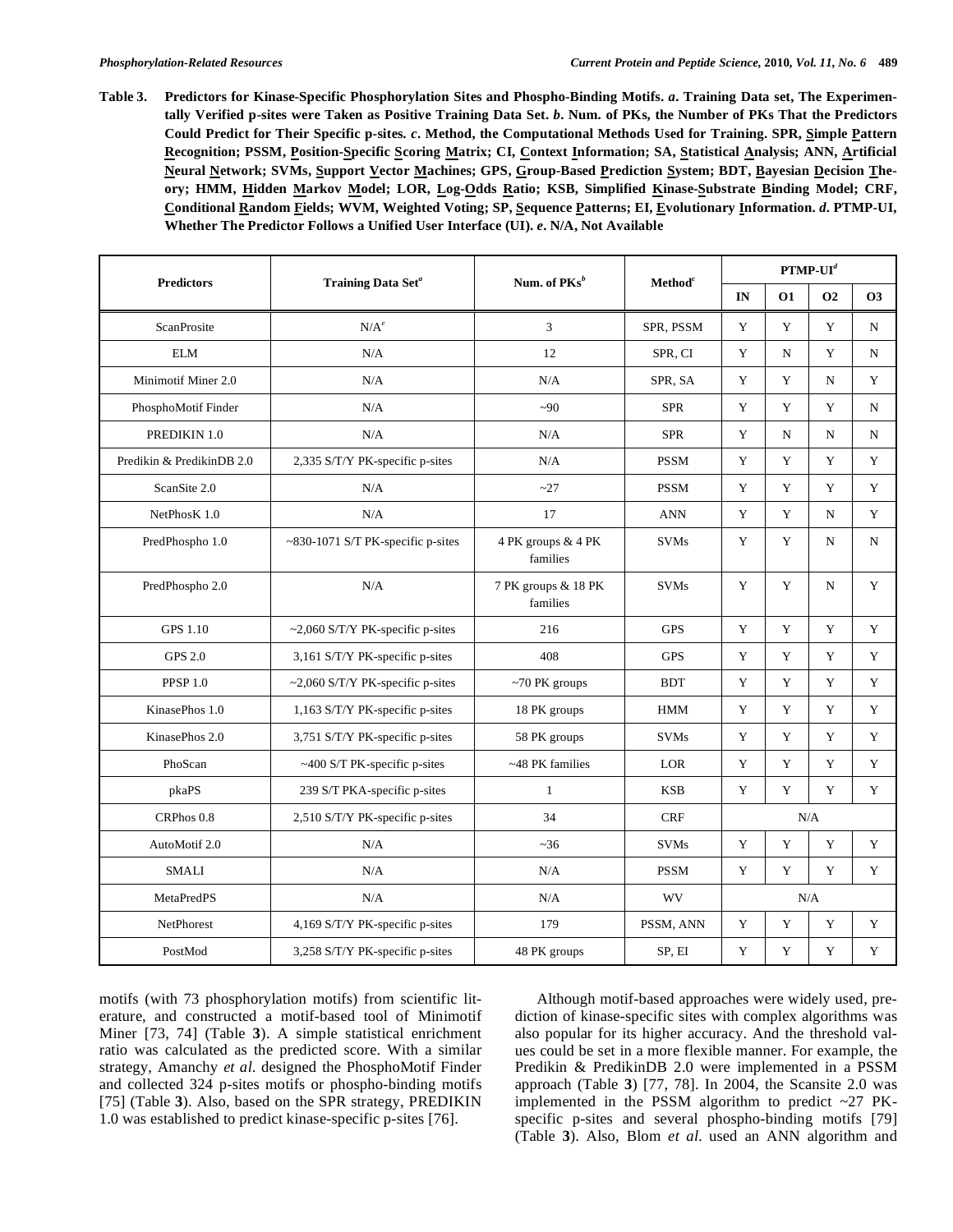desig-ned NetPhosK 1.0, which could predict kinase-specific p-sites for ~17 PKs [27] (Table **3**). Furthermore, the Pred-Phospho 1.0 was implemented in SVMs algorithm to predict for 4 PK groups and 4 PK families [80] (Table **3**). And its enhanced version of PredPhospho 2.0 could predict for 7 PK groups and 18 PK families (Table **3**) [61]. We also contributed great efforts on kinase-specific predictions. In 2004, we developed GPS 1.0 & 1.10 (Group-based Phosphorylation Scoring) algorithm with two hypotheses [81, 82] (Table **3**). First, we hypothesized that similar peptides might bear similar biological properties. Also, we assumed that one PK could recognize more than one motif/pattern in substrates [81, 82]. GPS 1.10 could predict kinase-specific phosphorylation sites for 71 PK groups, including 216 unique PKs [81, 82] (Table **3**). Recently, we greatly improved the GPS algorithm and released GPS 2.0 (Group-based Prediction System) software, which could predict for 408 PKs in human [83] (Table **3**). We also used the Bayesian Decision Theory (BDT) method to develop PPSP 1.0 [84] (Table **3**). And the prediction power of PPSP 1.0 was comparable with our GPS 1.10 [84]. Other researchers also constructed several predictors, including KinasePhos 1.0 (implemented in Hidden Markov Model, HMM) [85], KinasePhos 2.0 (SVMs) [86], PhoScan (Log-odds ratio, LOR) [87], pkaPS (Simplified kinase-substrate binding model, KSB) [88], CRPhos (Conditional random fields, CRF) [89], AutoMotif (SVMs) [90, 91], and PostMod (Sequence patterns and evolutionary information) [92], etc. (Table **3**). Based on the results of oriented peptide array libraries, SAMLI was constructed to predict SH2-binding peptides (usually phospho-peptides) in proteins [93, 94] (Table **3**). Furthermore, multiple complex algorithms could be combined together to improve the prediction power. For example, a recent software of MetaPred-PS, designed a weighted voting (WV) meta-predicting approach to integrate the prediction results from other programs [95] (Table **3**). Finally, simple motif-based methods could also be combined with complex algorithm-based strategies. For example, NetPhorest used the PSSMs, known patterns and machine-learning algorithms (e.g., ANN) together to predict kinase-specific phosphorylation sites or phospho-binding motifs [96] (Table **3**). Again, the input and output formats of these predictors were carefully evaluated (Table **3**).

 In this work, we critically evaluated and compared the prediction performances of different PK-specific predictors, including our GPS 2.0 [83], ScanSite 2.0 [79], KinasePhos 1.0 & 2.0 [85, 86], NetPhosK 1.0 [27], pkaPS [88], PPSP 1.0 [84], PhoScan [87] and NetPhorest [96]. Usually, the prediction performances could be evaluated by self-consistency validation, leave-one-out validation and *n*-fold cross-validation [83]. Since the leave-one-out validations and *n*-fold cross-validations for other tools were not available, we focused on the comparison of the self-consistency performances. From Phospho.ELM 6.0 database, we prepared a testing data set for 4 well-studied PKs, including experimentally verified p-sites for PKA, ATM, CDC2, and Src. As previously described [81-84], we took the experimentally verified phosphorylation sites as the positive data (+), while all other residues (S/T or Y) in the same substrates were regarded as thenegative data (-).The data statistics were shown in Table **4** (also available at: http://gps.biocuckoo.org/links.php).

Among the data with positive hits by a predictor, the real positives are defined as true positives (*TP*), while the others are defined as false positives (*FP*). Among the data with negative predictions by the predictor, the real positives are defined as false negatives (*FN*), while the others are defined as true negatives (*TN*). Then four standard performance measurements of accuracy (*Ac*), sensitivity (*Sn*), specificity (*Sp*) and Mathew correlation coefficient (*MCC*) were defined as below [81-84]:

**Table 4. A Testing Data Set for PKA, ATM, CDC2 and Src. The Data Set Contains Experimentally Verified PK-Specific Phosphorylation Sites from Phospho.ELM 6.0 Database. The Data Set is Freely Available at: http://gps.biocuckoo.org /links.php** 

| <b>PKs</b>       | <b>Substrates</b> | <b>P-Sites</b>  |                 |  |  |  |
|------------------|-------------------|-----------------|-----------------|--|--|--|
|                  |                   | <b>Positive</b> | <b>Negative</b> |  |  |  |
| <b>PKA</b>       | 210               | 337             | 19,091          |  |  |  |
| <b>ATM</b>       | 28                | 55              | 3,712           |  |  |  |
| CDC <sub>2</sub> | 65                | 130             | 6,362           |  |  |  |
| <b>Src</b>       | 86                | 136             | 1,758           |  |  |  |

$$
Sn = \frac{TP}{TP + FN}, \text{ } Sp = \frac{TN}{TN + FP},
$$
\n
$$
Ac = \frac{TP + TN}{TP + FP + TN + FN}, \text{ and}
$$
\n
$$
MCC = \frac{(TP \times TN) - (FN \times FP)}{\sqrt{(TP + FN) \times (TN + FP) \times (TP + FP) \times (TN + FN)}}.
$$

 For GPS 2.0 [83], the AGC/PKA, Atypical/PIKK/ATM, CMGC/CDK/CDC2/CDC2 and TK/Src/Src were selected for PK-specific p-sites prediction. For ScanSite 2.0 [79], the "Protein kinase A", "ATM kinase", "Cdc2 kinase" and "Src kinase" were chosen. For KinasePhos 1.0 [85], the "cAMPdependent protein kinase (PKA)", "Ataxia telangiectasia mutated kinase (ATM)", Cyclin-dependent kinase (CDK) and "Tyrosine kinase Src" were selected. For kinasePhos 2.0 [86], the "cAMP-dependent protein kinase(PKA)", "Ataxia telangiectasia mutated(ATM)", "Cell division cycle protein kinase(CDC2)" and "Tyrosine kinase Src(Src)" were chosen. For NetPhosK 1.0 [27], the PKA, ATM, Cdc2, and Src were selected. For pkaPS [88], only PKA was used. For PPSP 1.0 [84], the PKA, ATM, CDKs, and SRC were adopted. For PhoScan [87], the PKA, ATM\_ATR\_group and CDK were used. Finally, for NetPhorest [96], the PKA\_group, ATM- \_ATR\_group, CDK1 and Src\_group were chosen. Both the positive and negative data sets were submitted on these online services directly. Then the *Ac*, *Sn*, *Sp* and *MCC* values were calculated for each predictor. Due to the page limitation, the results of *Sn* and *Sp* were not shown in Table **5**. And the full performances are available in Table **S1** in Supplemental Data. For comparison, we fixed the *Sp* value of GPS 2.0 to be nearly equal with other tools and compared the *Sn* values (Table **5**). Generally, GPS 2.0 exhibits better performances than other softwares (Table **5**). In our previous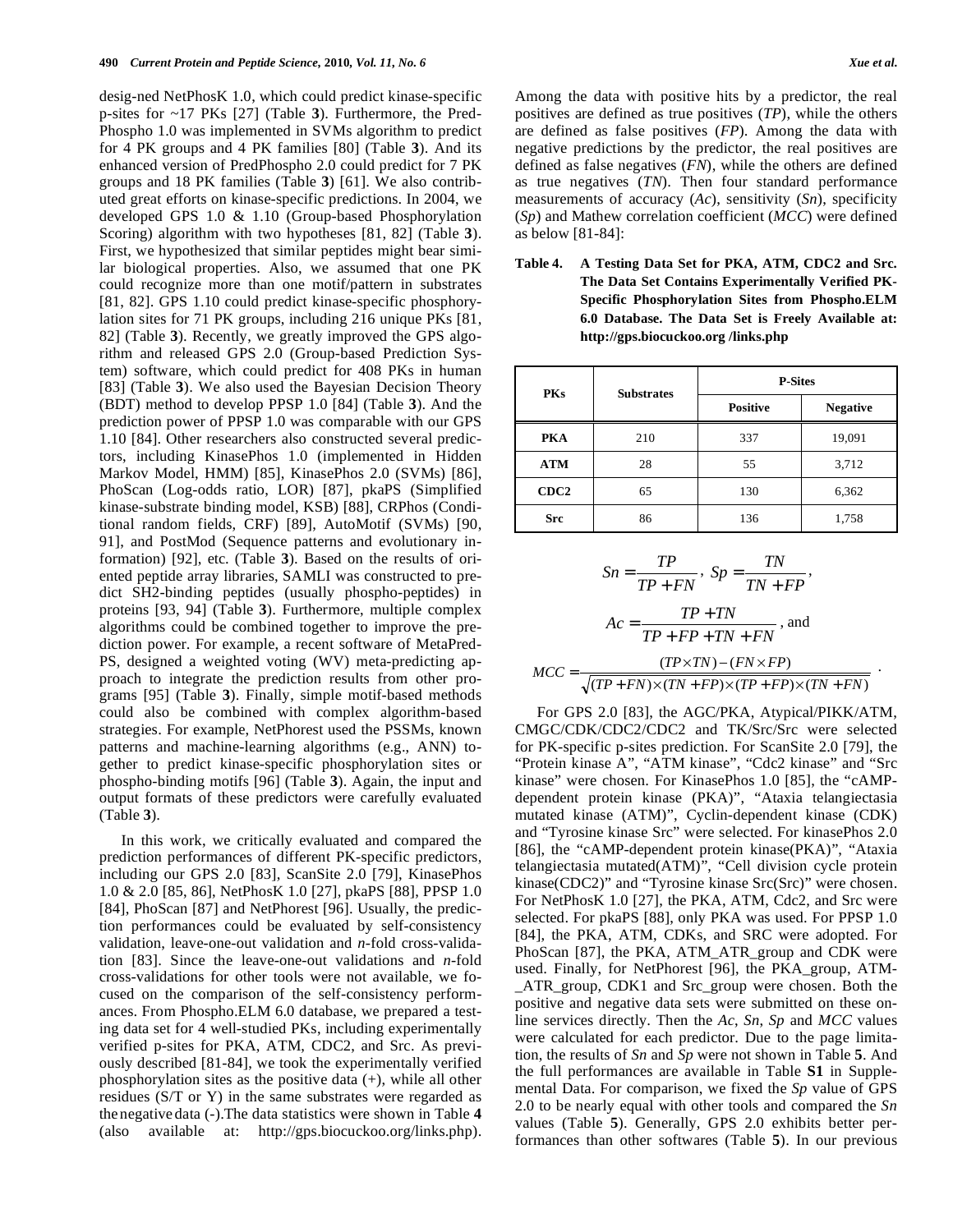**Table 5. Comparison of Several PK-Specific Predictors, Including Scansite, KinasePhos 1.0 & 2.0, NetPhosK 1.0, pkaPS, PPSP 1.0, PhoScan, NetPhorest, and GPS 2.0. We Fixed the** *Sp* **Value of GPS 2.0 to be Similar with That Used in Other Tools to Compare the** *Sn* **Values. The Performances with Better Values than Those from GPS 2.0 are Bold. The Detailed Results are Available in Table S1 in Supplementary Data** 

|                     | Cut-Off | <b>PKA</b> |               | <b>ATM</b> |                      | CDC <sub>2</sub> |               | <b>Src</b> |               |
|---------------------|---------|------------|---------------|------------|----------------------|------------------|---------------|------------|---------------|
| Comparison          |         | Sn         | $\mathit{Sp}$ | Sn         | $\mathit{Sp}$        | Sn               | $\mathit{Sp}$ | Sn         | $\mathit{Sp}$ |
|                     | low     | 69.14%     | 95.02%        | 54.55%     | 93.67%               | 73.08%           | 95.13%        | 28.68%     | 95.28%        |
| <b>ScanSite 2.0</b> | medium  | 42.43%     | 99.17%        | 27.27%     | 98.57%               | 29.23%           | 99.26%        | 11.76%     | 99.37%        |
|                     | high    | 16.91%     | 99.91%        | 18.18%     | 99.70%               | 8.46%            | 99.84%        | 3.68%      | 99.94%        |
|                     | 90%     | 85.16%     | 90.64%        | 89.09%     | 83.86%               | 72.31%           | 86.37%        | 47.06%     | 89.93%        |
| KinasePhos 1.0      | 95%     | 80.12%     | 94.50%        | 87.27%     | 89.76%               | 63.08%           | 92.69%        | 38.24%     | 93.91%        |
|                     | 100%    | 58.46%     | 98.42%        | 81.82%     | 96.04%               | 48.46%           | 97.99%        | 25.00%     | 97.84%        |
| Kinasephos 2.0      | Default | 55.19%     | 89.20%        | 89.09%     | 38.12%               | 13.08%           | 99.72%        | 86.76%     | 55.97%        |
| NetPhosK 1.0        | Default | 77.74%     | 91.18%        | 85.45%     | 97.60%               | 16.92%           | 87.79%        | 33.09%     | 95.39%        |
| pkaPS               | Default | 89.61%     | 90.81%        |            |                      |                  |               |            |               |
|                     | High Sn | 97.92%     | 28.39%        | 98.18%     | 42.19%               | 93.85%           | 35.15%        | 94.85%     | 22.18%        |
| <b>PPSP 1.0</b>     | Balance | 87.54%     | 90.58%        | 96.36%     | 91.38%               | 83.08%           | 94.11%        | 74.26%     | 74.86%        |
|                     | High Sp | 1.78%      | 99.99%        | 21.82%     | 100%                 | $10.00\%$        | 99.80%        | 7.35%      | 99.89%        |
| PhoScan             | high    | 40.95%     | 99.50%        | 45.45%     | 99.16%               | 33.85%           | 99.06%        |            |               |
|                     | low     | 73.89%     | 91.49%        | 89.09%     | 94.77%               | 67.69%           | 94.73%        |            |               |
| <b>NetPhorest</b>   | Default | 94.96%     | 76.29%        | 100%       | 90.68%               | 86.92%           | 90.88%        | 54.41%     | 84.19%        |
|                     |         | 83.09%     | 95.04%        | 100%       | 94.03%               | 82.31%           | 95.16%        | 56.62%     | 95.32%        |
|                     |         | 49.26%     | 99.17%        | 72.73%     | 98.62%               | 26.15%           | 99.27%        | 15.44%     | 99.41%        |
|                     |         | 8.61%      | 99.91%        | 32.73%     | 99.70%               | 10.77%           | 99.84%        | 3.68%      | 99.94%        |
|                     |         | 89.91%     | 90.75%        | $\sqrt{2}$ | $\sqrt{2}$           | 89.23%           | 86.52%        | 71.32%     | 89.93%        |
|                     |         | 84.27%     | 94.58%        | $\sqrt{2}$ | $\sqrt{2}$           | 86.92%           | 92.74%        | 63.97%     | 93.97%        |
|                     |         | 64.39%     | 98.43%        | 98.18%     | 96.04%               | 46.92%           | 98.00%        | 38.24%     | 98.01%        |
|                     |         | 91.69%     | 89.25%        | $\sqrt{2}$ | $\sqrt{2}$           | 11.54%           | 99.73%        | 96.32%     | 56.21%        |
| <b>GPS 2.0</b>      |         | 89.61%     | 91.26%        | 87.27%     | 97.61%               | 89.23%           | 87.90%        | 53.68%     | 95.43%        |
|                     |         | 89.91%     | 90.91%        |            |                      |                  |               |            |               |
|                     |         | 100%       | 28.75%        | $\sqrt{2}$ | $\sqrt{2}$           | 100%             | 35.40%        | 99.26%     | 23.36%        |
|                     |         | 89.91%     | 90.63%        | $\sqrt{ }$ | $\sqrt{\phantom{a}}$ | 86.15%           | 94.11%        | 83.09%     | 75.00%        |
|                     |         | 0.59%      | 99.99%        | 16.36%     | 100%                 | 10.77%           | 99.83%        | 4.41%      | 99.88%        |
|                     |         | 40.65%     | 99.50%        | 63.64%     | 99.16%               | 31.54%           | 99.06%        |            |               |
|                     |         | 89.61%     | 91.57%        | 100%       | 94.79%               | 85.38%           | 94.73%        |            |               |
|                     |         | 97.63%     | 76.31%        | 100%       | 94.03%               | 87.69%           | 90.96%        | 75.00%     | 84.31%        |

work [83], we observed when an extremely high *Sp* value was chosen, a predictor will only generate a few number of positive hits. In GPS 2.0, we improved the algorithm to enhance the prediction performances around *Sp* of 90% [83]. In this regard, when an extremely high *Sp* value was selected, e.g., *Sp* >99%, the GPS 2.0 was not better than other tools, including ScanSite 2.0 (PKA, CDC2, and Src), KinasePhos 2.0 (CDC2), PPSP 1.0 (PKA, ATM, and Src), and PhoScan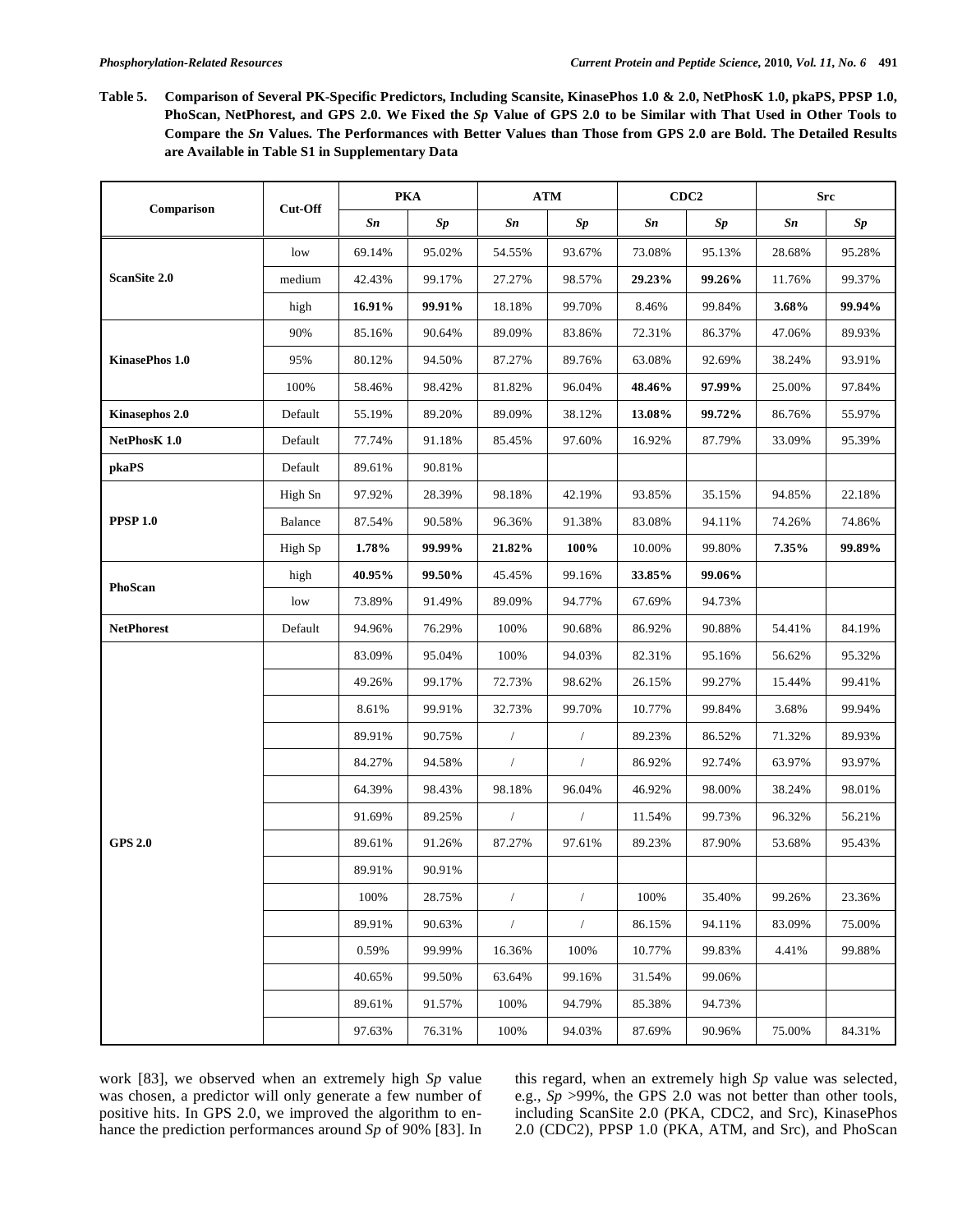(PKA and CDC2) (Table **5**). The KinasePhos 1.0 with the *Sn* and *Sp* of 48.46% and 97.99% was also better than GPS 2.0 (*Sn* & *Sp* of 46.92% &98.00%) (Table **5**). However, the prediction performances of different predictors could still be comparative.

 Additionally, we used the GPS 2.0 as a typical tool to compare the simple motif-based and complex algorithmbased approaches, with the same testing data set. The experimentally verified p-sites motifs for PKA, ATM, CDC2 and Src were taken from PhosphoMotif Finder website [75]. The prediction performances for several typical p-sites motifs were shown in Table **6**. More detailed information was shown in Table **S2** in Supplemental Data. Obviously, the GPS 2.0 generated better performances, when the *Sp* value was not greatly high (*Sp* < 99%) (Table **6**).

# **MISCELLANEOUS TOOLS**

 Besides phosphorylation databases and prediction of psites, there were several other related researches. Recently, discovery of informative phosphorylation motifs from largescale phosphoproteomic data attracted much attention. Schwartz *et al*. developed a novel software of Motif-X with an iterative statistical algorithm, to discover potentially informative p-sites motifs from high-throughput MS-derived phosphoproteomic data [97] (Table **7**). Then they developed an associated tool of Scan-X, which used phosphorylation motifs detected from Motif-X to scan potential p-sites in proteins [98] (Table **7**). Also, Ritz *et al*. construct a similar tool of MoDL for discovery of p-sites motifs, with a Motif Description Length (MoDL) algorithm [99] (Table **7**). Interestingly, Wang *et al*. modified the classical BLAST algorithm to design the PhosphoBlast, which could detect potential p-sites by sequence similarity [100] (Table **7**). Literature mining of phosphorylation information is useful for data integration and collection. However, there was only one related software of RLIMS-P reported [101, 102] (Table **7**). For other tools, Lachmann *et al*. developed KEA (kinase enrichment analysis) to elucidate kinases-substrates relationship [103] (Table **7**). Finally, we also developed DOG 1.0, which could visualize protein functional domain and modification sites in a user-defined manner [104] (Table **7**).

**Table 6. Comparison of Simple Motif-Based Approach to Complex Algorithm-Based Algorithm. GPS 2.0 was Chosen as An Example of Complex Algorithm-Based Predictor. The Experimentally Discovered p-sites Motifs were Taken from the PhosphoMotif Finder Website. Again, We Fixed the** *Sp* **Value of GPS 2.0 to be Similar with SPR Performance to Compare the**  *Sn* **Values. The Performances with Better Values Than Those From GPS 2.0 are Bold. The Full Comparisons are Available in Table S2 in Supplementary Data** 

|                            |        | <b>SPR Performance</b> |        |        |        | <b>GPS 2.0 Performance</b> |        |        |  |
|----------------------------|--------|------------------------|--------|--------|--------|----------------------------|--------|--------|--|
| <b>Simple Motifs</b>       | Ac     | Sn                     | Sp     | MCC    | Ac     | Sn                         | Sp     | MCC    |  |
| <b>PKA</b>                 |        |                        |        |        |        |                            |        |        |  |
| RRXpS[M/I/L/V/F/Y]         | 98.41% | 11.31%                 | 99.96% | 0.3022 | 98.24% | 1.48%                      | 99.96% | 0.0728 |  |
| RXpS                       | 96.11% | 50.30%                 | 96.92% | 0.3189 | 96.53% | 75.07%                     | 96.92% | 0.4627 |  |
| <b>RXXpS</b>               | 95.83% | 54.17%                 | 96.57% | 0.3267 | 96.22% | 76.26%                     | 96.58% | 0.4511 |  |
| [R/K]X[pS/pT]              | 89.69% | 74.70%                 | 89.96% | 0.2685 | 90.05% | 91.10%                     | 90.03% | 0.3346 |  |
| KXX[pS/pT]                 | 93.04% | 13.99%                 | 94.44% | 0.0475 | 94.29% | 85.16%                     | 94.45% | 0.4102 |  |
| <b>ATM</b>                 |        |                        |        |        |        |                            |        |        |  |
| [P/L/I/M]X[L/I/D/E]pSQ     | 98.59% | 18.52%                 | 99.78% | 0.3154 | 98.72% | 27.27%                     | 99.78% | 0.4166 |  |
| LpSQE                      | 98.57% | 3.70%                  | 99.97% | 0.1549 | 98.77% | 18.18%                     | 99.97% | 0.4035 |  |
| pSQ                        | 96.08% | 92.59%                 | 96.13% | 0.4809 | 96.20% | 98.18%                     | 96.17% | 0.5109 |  |
| CDC <sub>2</sub>           |        |                        |        |        |        |                            |        |        |  |
| $[R/K]$ pSP $[R/P][R/K/H]$ | 98.00% | 0.78%                  | 100%   | 0.0872 | 97.95% | 0.77%                      | 99.95% | 0.0407 |  |
| [pS/pT]PX[R/K]             | 98.16% | 32.56%                 | 99.51% | 0.4244 | 97.88% | 19.23%                     | 99.51% | 0.2838 |  |
| HHH[R/K]pSPR[R/K]R         | 97.99% | $\boldsymbol{0}$       | 100%   | N/A    | N/A    |                            |        |        |  |
| <b>SRC</b>                 |        |                        |        |        |        |                            |        |        |  |
| pYMXM                      | 92.69% | 2.22%                  | 99.88% | 0.1054 | 92.90% | 5.15%                      | 99.88% | 0.1886 |  |
| EEEIpY[G/E]EFD             | 92.64% | $\overline{0}$         | 100%   | N/A    | N/A    |                            |        |        |  |
| pY[A/G/S/T/D/E]            | 63.28% | 60.00%                 | 63.55% | 0.1266 | 65.78% | 89.71%                     | 63.88% | 0.2858 |  |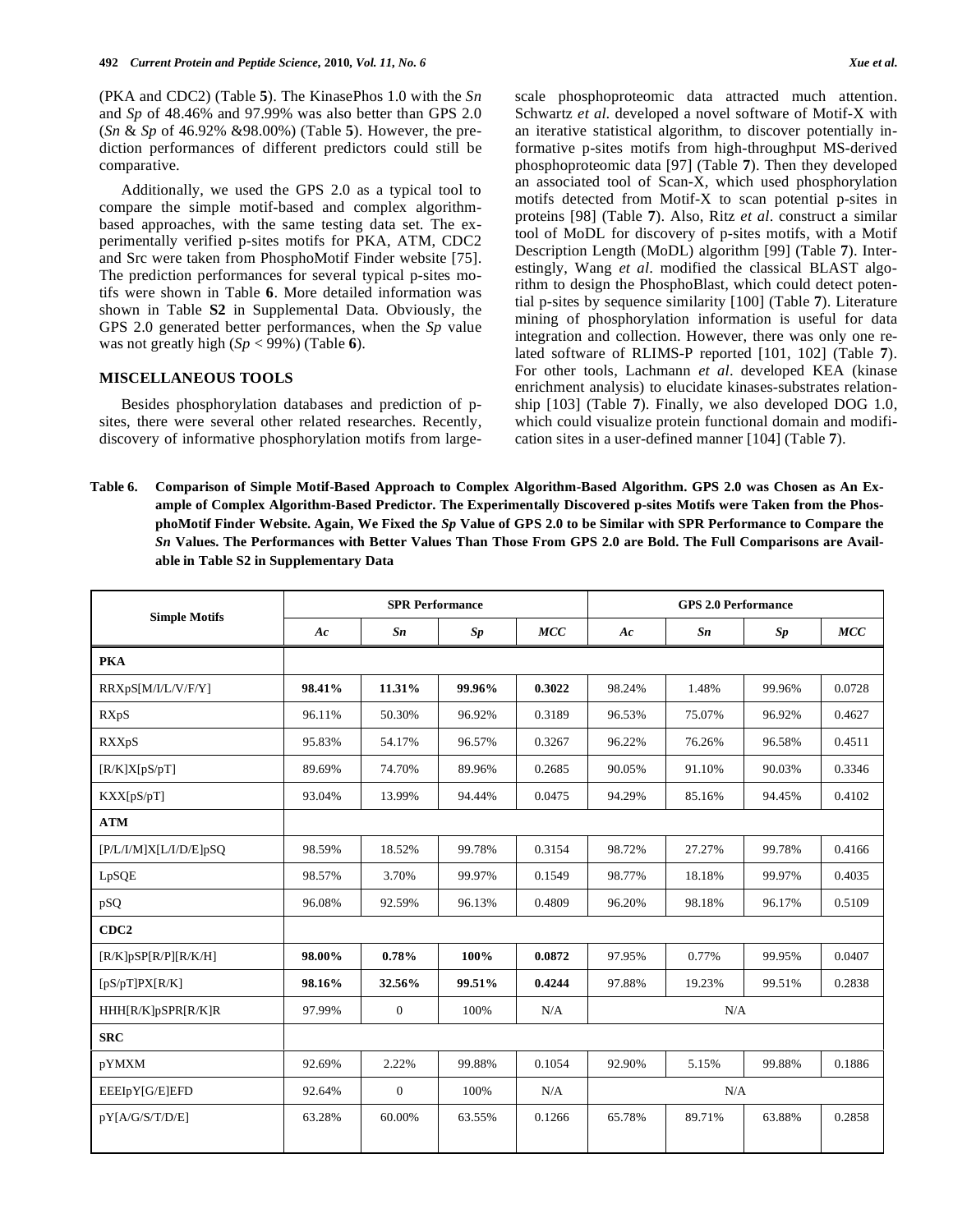**Table 7. Miscellaneous Tools that Were Not Classified.** *a***. Method. IS, Iterative Statistical Approach; SPR, Simple Pattern Recognition; MoDL, Motif Description Length; TM, Text-Mining; SA, Statistical Analysis** 

| <b>Tools</b>        | <b>Main Propose</b>                                                 | Method <sup>a</sup> |
|---------------------|---------------------------------------------------------------------|---------------------|
| Motif-X             | Identification of phosphorylation motifs from<br>large-scale data   | ΙS                  |
| Scan-X              | Prediction of potential p-sites in yeast, fly,<br>mouse and human   | SPR                 |
| MoDL                | Discovery of phosphorylation motifs from<br>phosphorylated peptides | MoDL                |
| $Phos-$<br>phoBlast | For searching homologus phosphorylated<br>peptides                  | <b>BLAST</b>        |
| RLIMS-P             | Extract protein phosphorylation information<br>from the abstracts   | TM                  |
| <b>KEA</b>          | Prediction of kinase-substrate association                          | <b>SA</b>           |
| $DOG$ 1.0           | Visualization of protein functional domain<br>and PTM sites         | <b>JAVA</b>         |

## **DISCUSSION**

 In this review, we briefly summarize the current progress of most aspects of computational resources for protein phosphorylation. The computational studies without web links were not introduced, because it's not convenient to be used by experimental researchers. Totally, there are 16 phosphorylation databases and 36 computational programs listed. The web links and references for these resources are available in Table **S3** in Supplemental Data. We believe that more and more related studies will be carried out, and more and more databases and softwares will be constructed and released in the near future. For further computational studies, we give several personal perspectives on the computational phosphorylation:

 (1) Integration of experimentally verified phosphorylation information. As we described above, there were more than ten phosphorylation databases constructed (Table **1**). However, no one contains the full data set. And the data qualities are heterogeneous in different databases. In this regard, we expected that some efforts should be carried out to integrate phosphorylation information from different resources, with careful curation.

 (2) Standardization of the input and output format. Currently, the input and output formats of existed databases and predictors are still not unified, which might be difficult for users. For example, Phospho.ELM database allows the protein/gene name, public database accession, or primary protein sequences as input [24, 29, 40, 41], while only protein/gene names are permitted in PhosphoSitePlus [42]. A unified input and output rationale should be established for users. And most of predictors have already followed a unified user interface (PTMP-UI) [69]. In addition, we suggest that the data storage in phosphorylation databases could also be organized in a unified format, which might be useful for data sharing, distribution and integration.

 (3) Improvement of existed approaches and development of novel methods. Although several simple motif-based or complex algorithm-based algorithms were adopted for psites prediction, the performance could still be improved. The existed approaches could be improved, e.g., GPS 2.0 [83]; Different existed algorithms could be combined together, e.g., MetaPredPS [95] and NetPhorest [96]; New algorithms could be developed, e.g., CRPhos 0.8 [89]. We and other researchers are still working on development of more efficient and accurate algorithms.

 (4) Combining protein 3D structures and evolutionary information. Most of researchers believed that protein 3D information will be useful for p-sites prediction [26-28, 33]. However, the 3D structure information of proteins is still very limited compared to the huge number of proteins in the public databases. And structural computational is timeconsuming and slow-speed. The evolutionary information was also proposed to be useful for performance improvement, e.g., NetPhosK 1.0 [27]. However, this additional procedure will also slow down the prediction process. How to include 3D and evolutionary information without slowing down the prediction speed is still a great challenge.

 (5) Construction of more organism-specific predictors. Prediction of p-sites in a species- specific mode will be more accurate than the non-specific manner, since different organisms might have different patterns in substrates for PKs modification. Currently, there were four organism-specific predictors developed (Table **2**). And we believe that more and more species-specific predictors will be released in the near future.

 (6) Analysis of large-scale phosphoproteomic data. Recently, large-scale phosphoproteomic studies with highthroughput MS-based techniques have been widely carried out to generate a large number of p-sites. Usually, the cognate PKs for these p-sites were not known. In this regard, annotation of PK information for large-scale phosphoproteomic data will be helpful for further experimental consideration. Previously, we directly used GPS 2.0 to annotate PK information for ~12,000 non-specific p-sites in Phospho.ELM database [83]. Also, discovery of potential p-sites motifs from phosphoproteomic data is also helpful for prediction, e.g., Motif-X [97] and MoDL [99].

 (7) Re-construction of phosphorylation pathways and networks. Systematically re-construction of potential phosphorylation pathways and networks will be useful for further experimental design. For example, Linding *et al*. developed a NetworKIN database and successfully discovered a highly potential phosphorylation network in *H. sapiens* [36, 37] (Table **1**). Re-construction of phosphorylation networks beyond human will be a great challenge for computational researchers.

 (8) From prediction to drug design. Aberrances of phosphorylation system are frequently involved in various diseases and cancers [105]. The deleterious variations, e.g., non-synonymous single nucleotide polymorphisms (SNPs) and somatic mutations in kinases or substrates could change their original functions and properties [62, 105]. Currently, it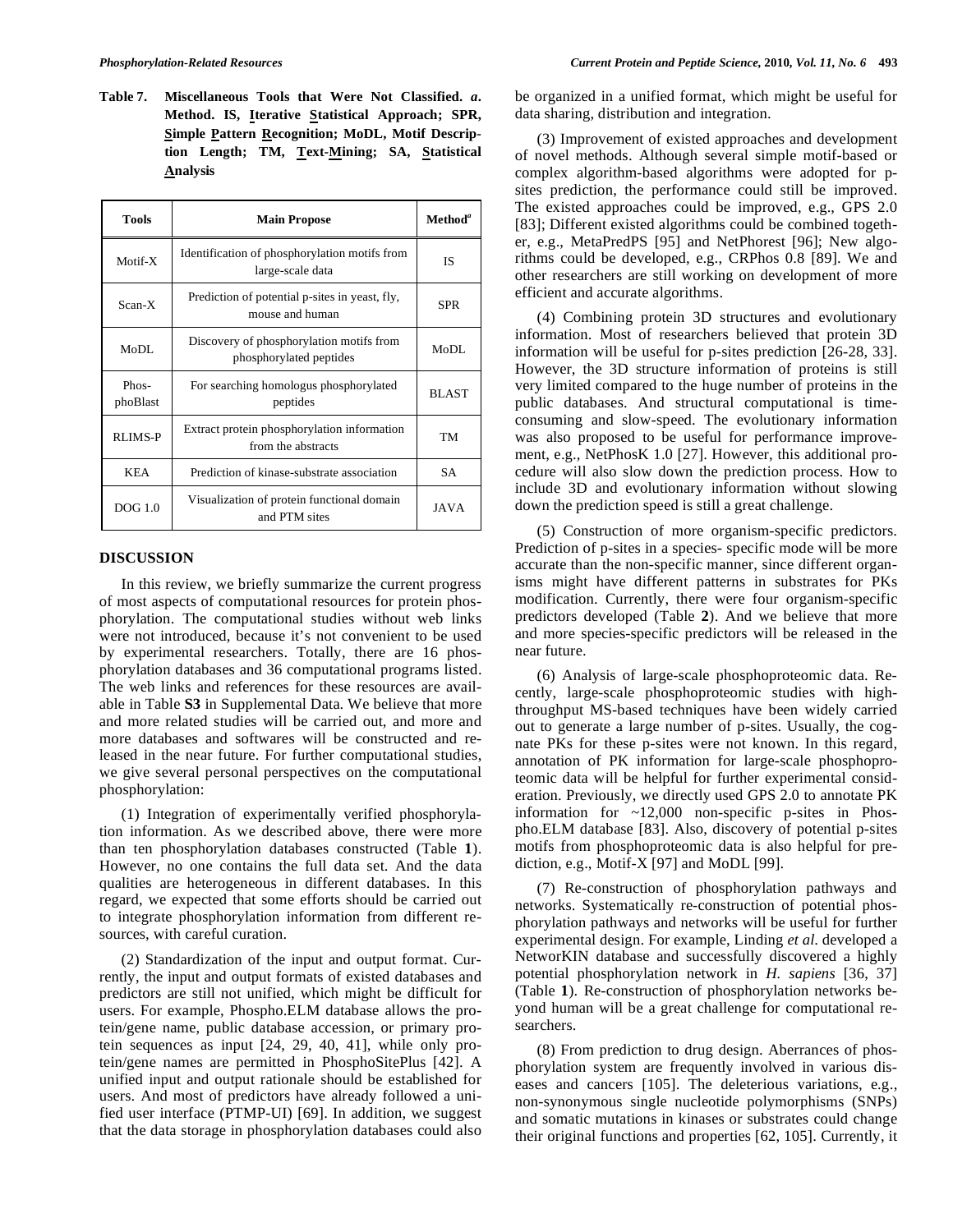was estimated that ~20% of all potential drug targets are PKs [105]. In this regard, further computational studies on regulatory roles of phosphorylation will be helpful for drug design. For example, structural modeling analyses revealed the interacting mechanisms of CDK5 and its activators [106, 107]. If genetic variations occur at residues located in binding interface, they might disrupt the kinase-regulator interaction and rewire signaling pathways. Analogously, structural modeling of kinase-substrate interaction should also be carried out in the near future.

 For other personal suggestions, we propose that the online services or downloadable packages should be prepared at least for academic usages. And either a phosphorylation database or a predictor should be designed in an easy-to-use manner. Finally, the version number should be added, if the database or software will be updated later. Again, we believe that computational studies together with experimental verifications will propel the phosphorylation research into a new phase.

#### **ACKNOWLWDGEMENTS**

 The authors are grateful for the three anonymous reviewers, whose suggestions have greatly improved the presentation of this manuscript. We thank Dr. Martin Miller (New York, USA) for his helpful suggestions. We are also grateful that Dr. Lorenzo A. Pinna (Padua, Italy) kindly sent us a hard-copy reprint of his article. This work was supported by grants from the National Basic Research Program (973 project) (2006CB933300, 2007CB947401, 2010CB945400), National Natural Science Foundation of China (90919001, 30700138, 30830036, 30900835), Chinese Academy of Sciences (KSCX2-YW-R-139, INFO-115-C01-SDB4-36), and National Science Foundation for Post-doctoral Scientists (20080430100).

### **CONFLICT OF INTEREST**

The authors have declared no conflict of interest.

## **SUPPLEMENTARY MATERIAL**

 Supplementary material is available on the publishers Web site along with the published article.

#### **REFERENCES**

- [1] Chou, K.C. A vectorized sequence-coupling model for predicting HIV protease cleavage sites in proteins. *J. Biol. Chem.*, **1993**, *268(23)*, 16938-16948.
- [2] Chou, K.C. Prediction of human immunodeficiency virus protease cleavage sites in proteins. *Anal. Biochem*., **1996**, *233(1)*, 1-14.
- [3] Shen, H.B.; Chou, K.C. HIVcleave: a web-server for predicting human immunodeficiency virus protease cleavage sites in proteins. *Anal. Biochem.*, **2008**, *375(2)*, 388-390.
- [4] Chou, K.C.; Shen, H.B. Signal-CF: a subsite-coupled and windowfusing approach for predicting signal peptides. *Biochem. Biophys. Res. Commun.*, **2007**, *357(3)*, 633-640.
- [5] Chou, K.C.; Shen, H.B. Recent progress in protein subcellular location prediction. *Anal. Biochem.*, **2007**, *370(1)*, 1-16.
- [6] Chou, K.C.; Shen, H.B. Cell-PLoc: a package of Web servers for predicting subcellular localization of proteins in various organisms. *Nat. Protoc.*, **2008**, *3(2)*, 153-162.
- [7] Chou, K.C.; Shen, H.B. A new method for predicting the subcellular localization of eukaryotic proteins with both single and multiple sites: Euk-mPLoc 2.0. *PLoS One*, **2010**, *5(4)*, e9931.
- [8] He, Z.; Zhang, J.; Shi, X.H.; Hu, L.L.; Kong, X.; Cai, Y.D.; Chou, K.C. Predicting drug-target interaction networks based on functional groups and biological features. *PLoS One*, **2010**, *5(3)*, e9603.
- [9] Chou, K.C.; Shen, H.B. ProtIdent: a web server for identifying proteases and their types by fusing functional domain and sequential evolution information. *Biochem. Biophys. Res. Commun.*, **2008**, *376(2)*, 321-325.
- [10] Chou, K.C.; Shen, H.B. MemType-2L: a web server for predicting membrane proteins and their types by incorporating evolution information through Pse-PSSM. *Biochem. Biophys. Res. Commun*., **2007**, *360(2)*, 339-345.
- [11] Shen, H.B.; Chou, K.C. EzyPred: a top-down approach for predicting enzyme functional classes and subclasses. *Biochem. Biophys. Res. Commun*., **2007**, *364(1)*, 53-59.
- [12] Chou, K.C. A sequence-coupled vector-projection model for predicting the specificity of GalNAc-transferase. *Protein Sci.*, **1995**, *4(7)*, 1365-1383.
- [13] Xiao, X.; Wang, P.; Chou, K.C. GPCR-CA: A cellular automaton image approach for predicting G-protein-coupled receptor functional classes. *J. Comput. Chem.*, **2009**, *30(9)*, 1414-1423.
- [14] Shen, H.B.; Chou, K.C. QuatIdent: a web server for identifying protein quaternary structural attribute by fusing functional domain and sequential evolution information. *J. Proteome Res.*, **2009**, *8(3)*, 1577-1584.
- [15] Xiao, X.; Wang, P.; Chou, K.C. Predicting the quaternary structure attribute of a protein by hybridizing functional domain composition and pseudo amino acid composition. *J. Appl. Cryst.*, **2009**, *42*, 169- 173.
- [16] Shen, H.B.; Song, J.N.; Chou, K.C. Prediction of protein folding rates from primary sequence by fusing multiple sequential features. *J. Biomed. Sci. Eng.*, **2009**, *2*, 136-143.
- [17] Chou, K.C.; Shen, H.B. REVIEW: Recent advances in developing web-servers for predicting protein attributes. *Nat. Sci.*, **2009**, *2*, 63- 92.
- [18] Chou, K.C. Structural bioinformatics and its impact to biomedical science. *Curr. Med. Chem.*, **2004**, *11(16)*, 2105-2134.
- [19] Chou, K.C. Modelling extracellular domains of GABA-A receptors: subtypes 1, 2, 3, and 5. *Biochem. Biophys. Res. Commun.*, **2004**, *316(3)*, 636-642.
- [20] Chou, K.C. Molecular therapeutic target for type-2 diabetes. *J. Proteome Res*., **2004**, *3(6)*, 1284-1288.
- [21] Caenepeel, S.; Charydczak, G.; Sudarsanam, S.; Hunter, T.; Manning, G. The mouse kinome: discovery and comparative genomics of all mouse protein kinases. *Proc. Natl. Acad. Sci. USA*, **2004**, *101(32)*, 11707-11712.
- [22] Manning, G.; Whyte, D.B.; Martinez, R.; Hunter, T.; Sudarsanam, S. The protein kinase complement of the human genome. *Science*, **2002**, *298(5600)*, 1912-1934.
- [23] Vlad, F.; Turk, B.E.; Peynot, P.; Leung, J.; Merlot, S. A versatile strategy to define the phosphorylation preferences of plant protein kinases and screen for putative substrates. *Plant J.*, **2008**, *55(1)*, 104-117.
- [24] Kreegipuu, A.; Blom, N.; Brunak, S. PhosphoBase, a database of phosphorylation sites: release 2.0. *Nucleic Acids Res.*, **1999**, *27(1)*, 237-239.
- [25] Kreegipuu, A.; Blom, N.; Brunak, S.; Jarv, J. Statistical analysis of protein kinase specificity determinants. *FEBS lett.*, **1998**, *430(1-2)*, 45-50.
- [26] Pinna, L.A.; Ruzzene, M. How do protein kinases recognize their substrates? *Biochim. Biophys. Acta*, **1996**, *1314(3)*, 191-225.
- [27] Blom, N.; Sicheritz-Ponten, T.; Gupta, R.; Gammeltoft, S.; Brunak, S. Prediction of post-translational glycosylation and phosphorylation of proteins from the amino acid sequence. *Proteomics*, **2004**, *4(6)*, 1633-1649.
- [28] Kobe, B.; Kampmann, T.; Forwood, J.K.; Listwan, P.; Brinkworth, R.I. Substrate specificity of protein kinases and computational prediction of substrates. *Biochim. Biophys. Acta*, **2005**, *1754(1-2)*, 200-209.
- [29] Blom, N.; Kreegipuu, A.; Brunak, S. PhosphoBase: a database of phosphorylation sites. *Nucleic Acids Res.*, **1998**, *26(1)*, 382-386.
- [30] Diella, F.; Haslam, N.; Chica, C.; Budd, A.; Michael, S.; Brown, N.P.; Trave, G.; Gibson, T.J. Understanding eukaryotic linear motifs and their role in cell signaling and regulation. *Front. Biosci.*, **2008**, *13*, 6580-6603.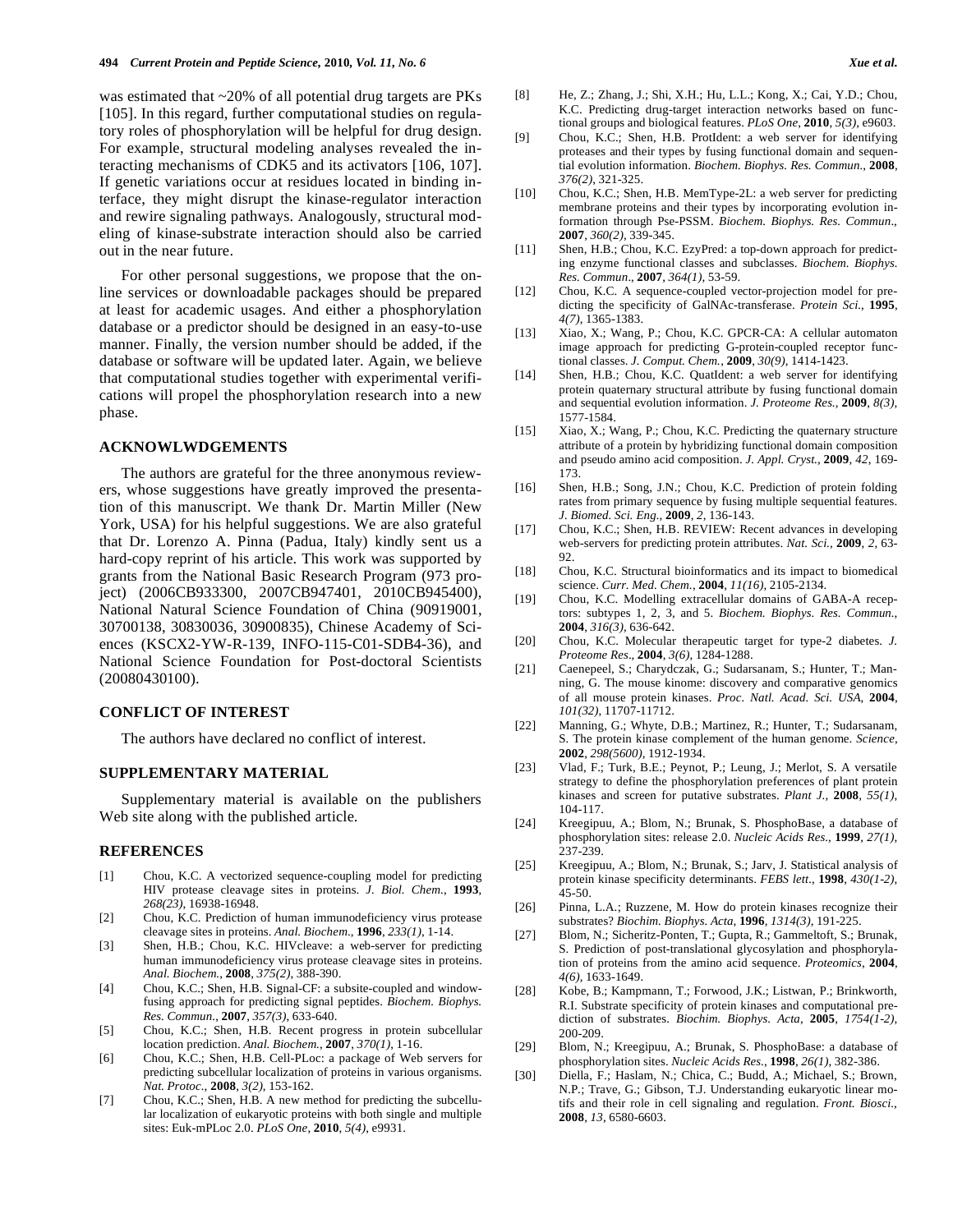- [31] Hjerrild, M.; Gammeltoft, S. Phosphoproteomics toolbox: computational biology, protein chemistry and mass spectrometry. *FEBS Lett.*, **2006**, *580(20)*, 4764-4770.
- [32] Miller, M.L.; Blom, N. Kinase-specific prediction of protein phosphorylation sites. *Methods Mol. Biol*., **2009**, *527*, 299-310.
- [33] Ubersax, J.A.; Ferrell, J.E., Jr. Mechanisms of specificity in protein phosphorylation. *Nat. Rev. Mol. Cell. Biol*., **2007**, *8(7)*, 530-541.
- [34] Zhu, G.; Liu, Y.; Shaw, S. Protein kinase specificity. A strategic collaboration between kinase peptide specificity and substrate recruitment. *Cell Cycle*, **2005**, *4(1)*, 52-56.
- [35] Yaffe, M.B.; Leparc, G.G.; Lai, J.; Obata, T.; Volinia, S.; Cantley, L.C. A motif-based profile scanning approach for genome-wide prediction of signaling pathways. *Nat. Biotechnol*., **2001**, *19(4)*, 348-353.
- [36] Linding, R.; Jensen, L.J.; Ostheimer, G.J., van Vugt, M.A.; Jorgensen, C.; Miron, I.M.; Diella, F.; Colwill, K.; Taylor, L.; Elder, K.; Metalnikov, P.; Nguyen, V.; Pasculescu, A.; Jin, J.; Park, J.G.; Samson, L.D.; Woodgett, J.R.; Russell, R.B.; Bork, P.; Yaffe, M.B.; Pawson, T. Systematic discovery of *in vivo* phosphorylation networks. *Cell*, **2007**, *129(7)*, 1415-1426.
- [37] Linding, R.; Jensen, L.J.; Pasculescu, A.; Olhovsky, M.; Colwill, K.; Bork, P.; Yaffe, M.B.; Pawson, T. NetworKIN: a resource for exploring cellular phosphorylation networks. *Nucleic Acids Res*., **2008**, *36(Database issue)*, D695-699.
- [38] Biondi, R.M.; Nebreda, A.R. Signalling specificity of Ser/Thr protein kinases through docking-site-mediated interactions. *Biochem. J*., **2003**, *372(Pt 1)*, 1-13.
- [39] Holland, P.M.; Cooper, J.A. Protein modification: docking sites for kinases. *Curr. Biol.*, **1999**, *9(9)*, R329-331.
- [40] Diella, F.; Cameron, S.; Gemund, C.; Linding, R.; Via, A.; Kuster, B.; Sicheritz-Ponten, T.; Blom, N.; Gibson, T.J. Phospho.ELM: a database of experimentally verified phosphorylation sites in eukaryotic proteins. *BMC Bioinformatics*, **2004**, *5*, 79.
- [41] Diella, F.; Gould, C.M.; Chica, C.; Via, A.; Gibson, T.J. Phospho.ELM: a database of phosphorylation sites--update 2008. *Nucleic Acids Res.*, **2008**, *36(Database issue)*, D240-244.
- [42] Hornbeck, P.V., Chabra, I.; Kornhauser, J.M., Skrzypek, E.; Zhang, B. PhosphoSite: A bioinformatics resource dedicated to physiological protein phosphorylation. *Proteomics*, **2004**, *4(6)*, 1551-1561.
- [43] Wurgler-Murphy, S.M.; King, D.M.; Kennelly, P.J. The Phosphorylation Site Database: A guide to the serine-, threonine-, and/or tyrosine-phosphorylated proteins in prokaryotic organisms. *Proteomics*, **2004**, *4(6)*, 1562-1570.
- [44] Keshava Prasad, T.S.; Goel, R.; Kandasamy, K.; Keerthikumar, S.; Kumar, S.; Mathivanan, S.; Telikicherla, D.; Raju, R.; Shafreen, B.; Venugopal, A.; Balakrishnan, L.; Marimuthu, A.; Banerjee, S.; Somanathan, D.S.; Sebastian, A.; Rani, S.; Ray, S.; Harrys Kishore, C.J.; Kanth, S.; Ahmed, M.; Kashyap, M.K.; Mohmood, R.; Ramachandra, Y.L.; Krishna, V.; Rahiman, B.A.; Mohan, S.; Ranganathan, P.; Ramabadran, S.; Chaerkady, R.; Pandey, A. Human Protein Reference Database--2009 update. *Nucleic Acids Res.*, **2009**, *37(Database issue)*, D767-772.
- [45] Li, H.; Xing, X.; Ding, G.; Li, Q.; Wang, C.; Xie, L.; Zeng, R.; Li, Y. SysPTM: a systematic resource for proteomic research on posttranslational modifications. *Mol. Cell. Proteomics*, **2009**, *8(8)*, 1839-1849.
- [46] Gnad, F.; Ren, S.; Cox, J.; Olsen, J.V.; Macek, B.; Oroshi, M.; Mann, M. PHOSIDA (phosphorylation site database): management, structural and evolutionary investigation, and prediction of phosphosites. *Genome Biol.*, **2007**, *8(11)*, R250.
- [47] Gnad, F.; de Godoy, L.M.; Cox, J.; Neuhauser, N.; Ren, S.; Olsen, J.V.; Mann, M. High-accuracy identification and bioinformatic analysis of *in vivo* protein phosphorylation sites in yeast. *Proteomics*, **2009**, *9(20)*, 4642-4652.
- [48] Bodenmiller, B.; Campbell, D.; Gerrits, B.; Lam, H.; Jovanovic, M.; Picotti, P.; Schlapbach, R.; Aebersold, R. PhosphoPep--a database of protein phosphorylation sites in model organisms. *Nat. Biotechnol*., **2008**, *26(12)*, 1339-1340.
- [49] Ovelleiro, D.; Carrascal, M.; Casas, V.; Abian, J. LymPHOS: design of a phosphosite database of primary human T cells. *Proteomics*, **2009**, *9(14)*, 3741-3751.
- [50] Stark, C.; Su, T.C.; Breitkreutz, A.; Lourenco, P.; Dahabieh, M.; Breitkreutz, B.J.; Tyers, M.; Sadowski, I. PhosphoGRID: a database of experimentally verified *in vivo* protein phosphorylation sites from the budding yeast Saccharomyces cerevisiae. *Database (Oxford)*, **2010**, *2010*, bap026.
- [51] Heazlewood, J.L.; Durek, P.; Hummel, J.; Selbig, J.; Weckwerth, W.; Walther, D.; Schulze, W.X. PhosPhAt: a database of phosphorylation sites in Arabidopsis thaliana and a plant-specific phosphorylation site predictor. *Nucleic Acids Res.*, **2008**, *36(Database issue)*, D1015-1021.
- [52] Durek, P.; Schmidt, R.; Heazlewood, J.L.; Jones, A.; MacLean, D.; Nagel, A.; Kersten, B.; Schulze, W.X. PhosPhAt: the Arabidopsis thaliana phosphorylation site database. An update. *Nucleic Acids Res.*, **2010**, *38(Database issue)*, D828-834.
- [53] Gao, J.; Agrawal, G.K.; Thelen, J.J.; Xu, D. P3DB: a plant protein phosphorylation database. *Nucleic Acids Res.*, **2009**, *37(Database issue)*, D960-962.
- [54] Hummel, J.; Niemann, M.; Wienkoop, S.; Schulze, W.; Steinhauser, D.; Selbig, J.; Walther, D.; Weckwerth, W. ProMEX: a mass spectral reference database for proteins and protein phosphorylation sites. *BMC Bioinformatics*, **2007**, *8*, 216.
- [55] Nuhse, T.S.; Stensballe, A.; Jensen, O.N.; Peck, S.C. Phosphoproteomics of the Arabidopsis plasma membrane and a new phosphorylation site database. *Plant Cell*, **2004**, *16(9)*, 2394-2405.
- [56] Farriol-Mathis, N.; Garavelli, J.S.; Boeckmann, B.; Duvaud, S.; Gasteiger, E.; Gateau, A.; Veuthey, A.L.; Bairoch, A. Annotation of post-translational modifications in the Swiss-Prot knowledge base. *Proteomics*, **2004**, *4(6)*, 1537-1550.
- [57] Lee, T.Y.; Huang, H.D.; Hung, J.H.; Huang, H.Y.; Yang, Y.S., Wang, T.H. dbPTM: an information repository of protein posttranslational modification. *Nucleic Acids Res*., **2006**, *34(Database issue)*, D622-627.
- [58] Yang, C.Y.; Chang, C.H.; Yu, Y.L.; Lin, T.C.; Lee, S.A.; Yen, C.C.; Yang, J.M.; Lai, J.M.; Hong, Y.R.; Tseng, T.L. Chao, K.M.; Huang, C.Y. PhosphoPOINT: a comprehensive human kinase interactome and phospho-protein database. *Bioinformatics*, **2008**, *24(16)*, i14-20.
- [59] Zanzoni, A.; Ausiello, G.; Via, A.; Gherardini, P.F.; Helmer-Citterich, M. Phospho3D: a database of three-dimensional structures of protein phosphorylation sites. *Nucleic Acids Res.*, **2007**, *35(Database issue)*, D229-231.
- [60] Gong, W.; Zhou, D.; Ren, Y.; Wang, Y.; Zuo, Z.; Shen, Y.; Xiao, F.; Zhu, Q.; Hong, A.; Zhou, X.; Gao, X.; Li, T. PepCyber:P~PEP: a database of human protein protein interactions mediated by phosphoprotein-binding domains. *Nucleic Acids Res.*, **2008**, *36(Database issue)*, D679-683.
- [61] Ryu, G.M.; Song, P.; Kim, K.W.; Oh, K.S.; Park, K.J.; Kim, J.H. Genome-wide analysis to predict protein sequence variations that change phosphorylation sites or their corresponding kinases. *Nucleic Acids Res.*, **2009**, *37(4)*, 1297-1307.
- [62] Ren, J.; Jiang, C.; Gao, X.; Liu, Z.; Yuan, Z.; Jin, C.; Wen, L.; Zhang, Z.; Xue, Y.; Yao, X. PhosSNP for systematic analysis of genetic polymorphisms that influence protein phosphorylation. *Mol. Cell. Proteomics*, **2010**, *9(4)*, 623-634.
- [63] Blom, N.; Gammeltoft, S.; Brunak, S. Sequence and structurebased prediction of eukaryotic protein phosphorylation sites. *J. Mol. Biol*., **1999**, *294(5)*, 1351-1362.
- [64] MacDonald, J.A.; Mackey, A.J.; Pearson, W.R.; Haystead, T.A. A strategy for the rapid identification of phosphorylation sites in the phosphoproteome. *Mol. Cell. Proteomics*, 2002, *1(4)*, 314-322.
- [65] Mackey, A.J.; Haystead, T.A.; Pearson, W.R. CRP: Cleavage of radiolabeled phosphoproteins. *Nucleic Acids Res*., **2003**, *31(13)*, 3859-3861.
- [66] Iakoucheva, L.M.; Radivojac, P.; Brown, C.J.; O'Connor, T.R.; Sikes, J.G.; Obradovic, Z.; Dunker, A.K. The importance of intrinsic disorder for protein phosphorylation. *Nucleic Acids Res*., **2004**, *32(3)*, 1037-1049.
- [67] Ingrell, C.R.; Miller, M.L.; Jensen, O.N.; Blom, N. NetPhosYeast: prediction of protein phosphorylation sites in yeast. *Bioinformatics*, **2007**, *23(7)*, 895-897.
- [68] Miller, M.L.; Soufi, B.; Jers, C.; Blom, N.; Macek, B.; Mijakovic, I. NetPhosBac - a predictor for Ser/Thr phosphorylation sites in bacterial proteins. *Proteomics*, **2009**, *9(1)*, 116-125.
- [69] Zhou, F.; Xue, Y.; Yao, X.; Xu, Y. A general user interface for prediction servers of proteins' post-translational modification sites. *Nat. Protoc.*, **2006**, *1(3)*, 1318-1321.
- [70] de Castro, E.; Sigrist, C.J.; Gattiker, A.; Bulliard, V.; Langendijk-Genevaux, P.S.; Gasteiger, E.; Bairoch, A.; Hulo, N. ScanProsite: detection of PROSITE signature matches and ProRule-associated functional and structural residues in proteins. *Nucleic Acids Res*., **2006**, *34(Web Server issue)*, W362-365.